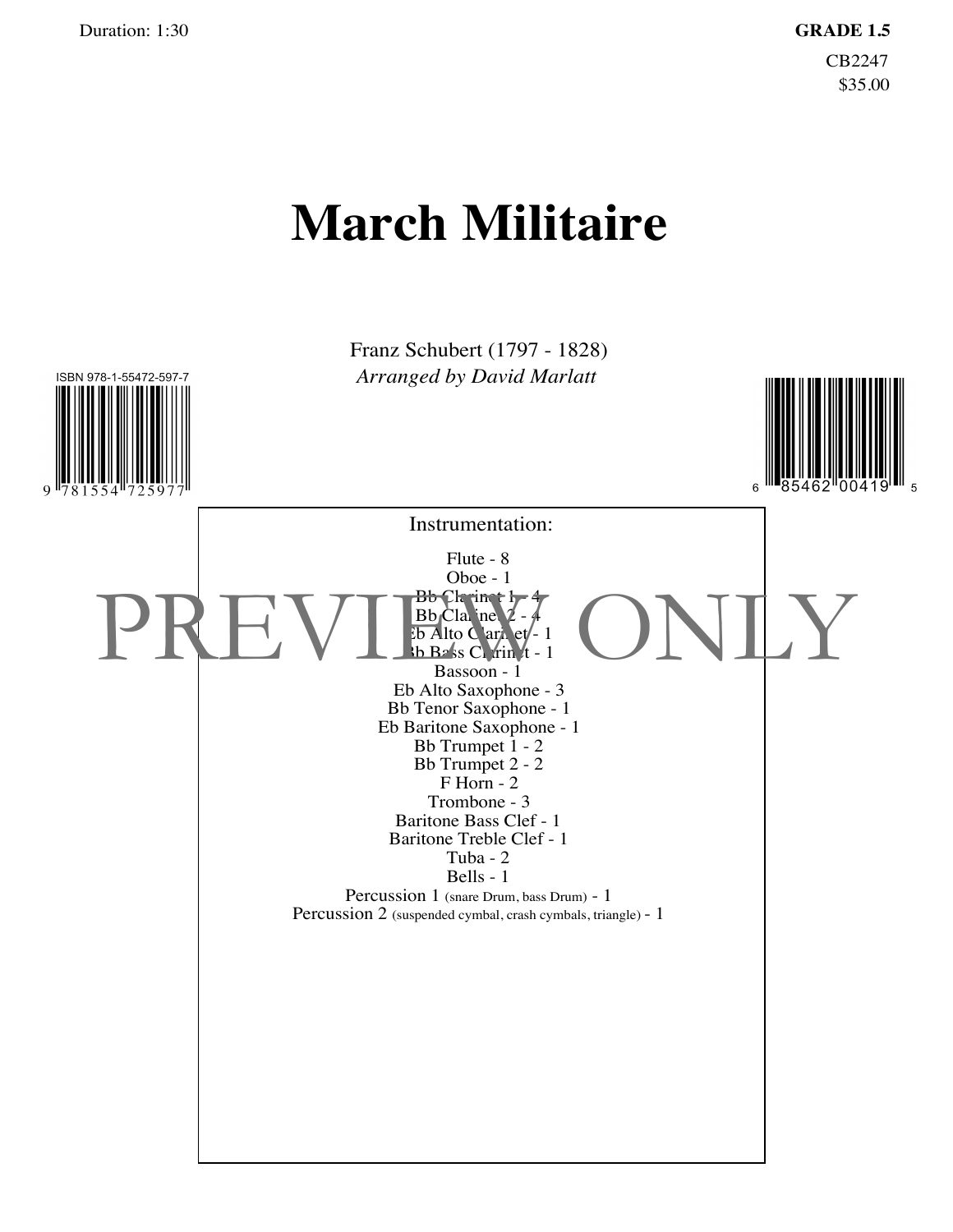

### March Militaire

*Arranged by David Marlatt* Franz Schubert

#### *THE WORK:*

This incredibly famous melody will quickly become a favorite with beginning musicians. This would make an excellent first piece after working through a method book. The clarinets are below the break, the brass range is reasonable but this arrangement will sound great with these developing players.

The range and technical requirements are not too great and the tempo can be increased as confidence does. There are huge dynamic contrasts and the most should be made of these differences.

# PREVIEW ONLY

ISBN: 9781554725977 CATALOG NUMBER: CB2247 COST: \$35.00 DURATION: 1:30 DIFFICULTY RATING:GRADE 1.5 Concert Band

#### **www.enpmusic.com**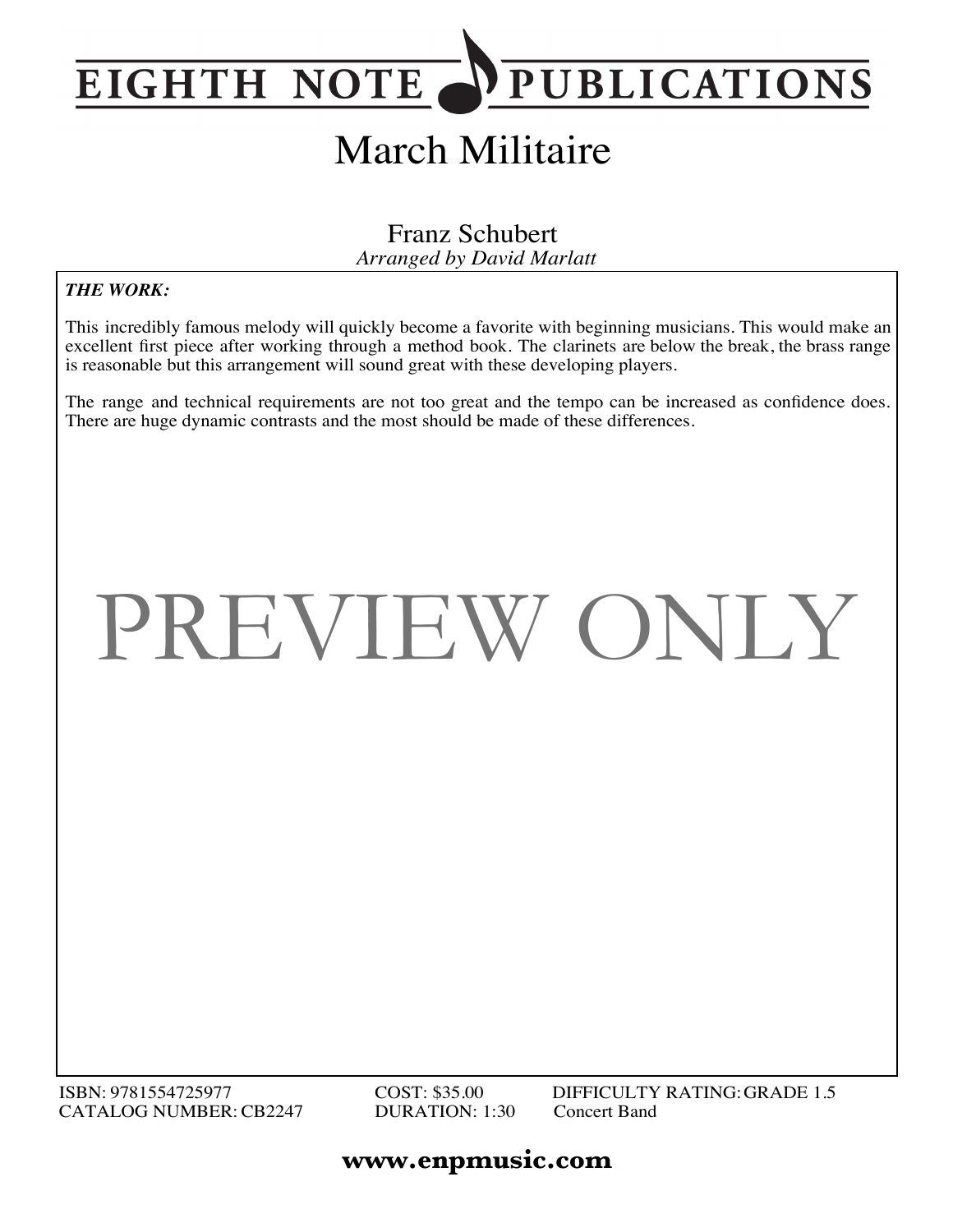

www.enpmusic.com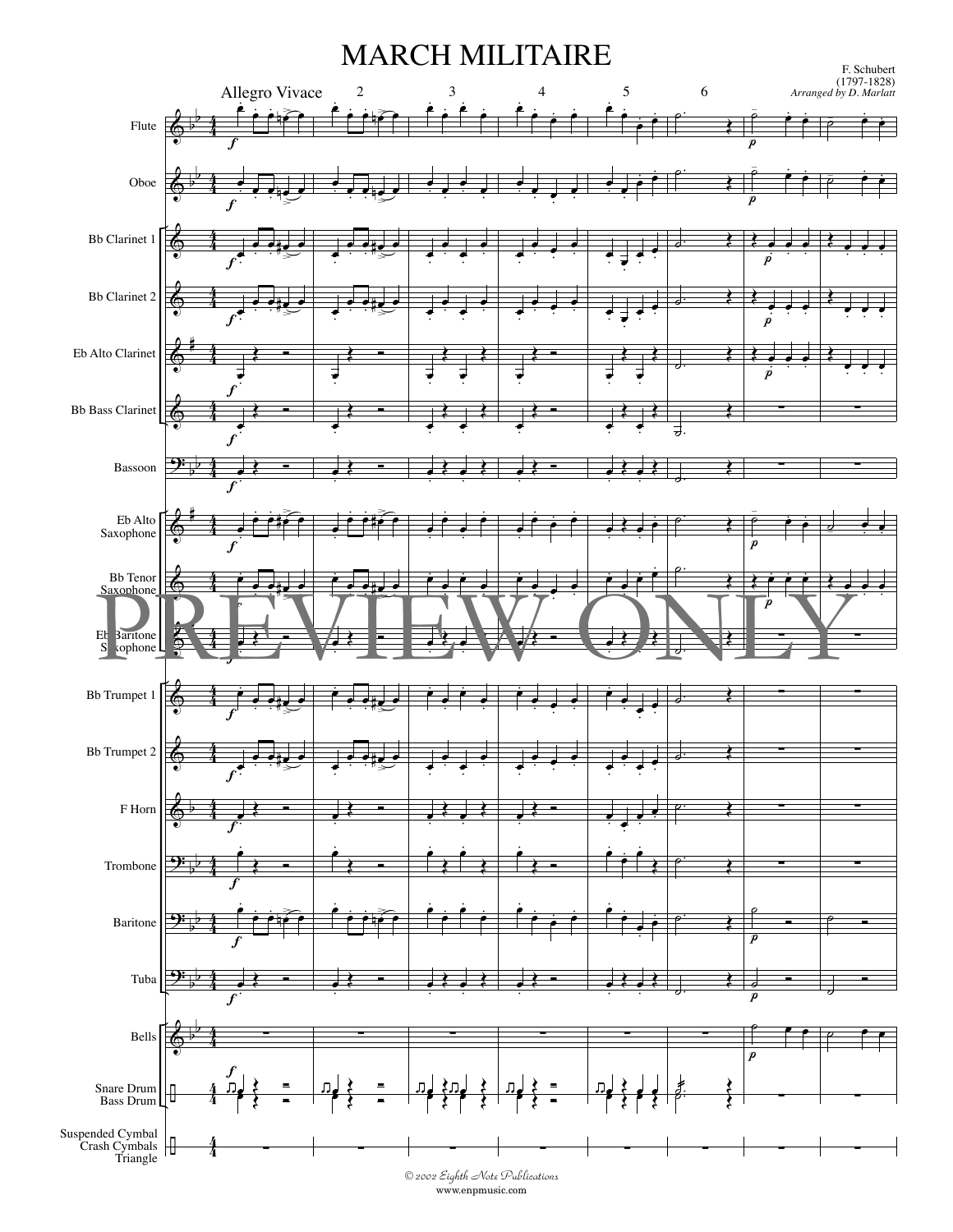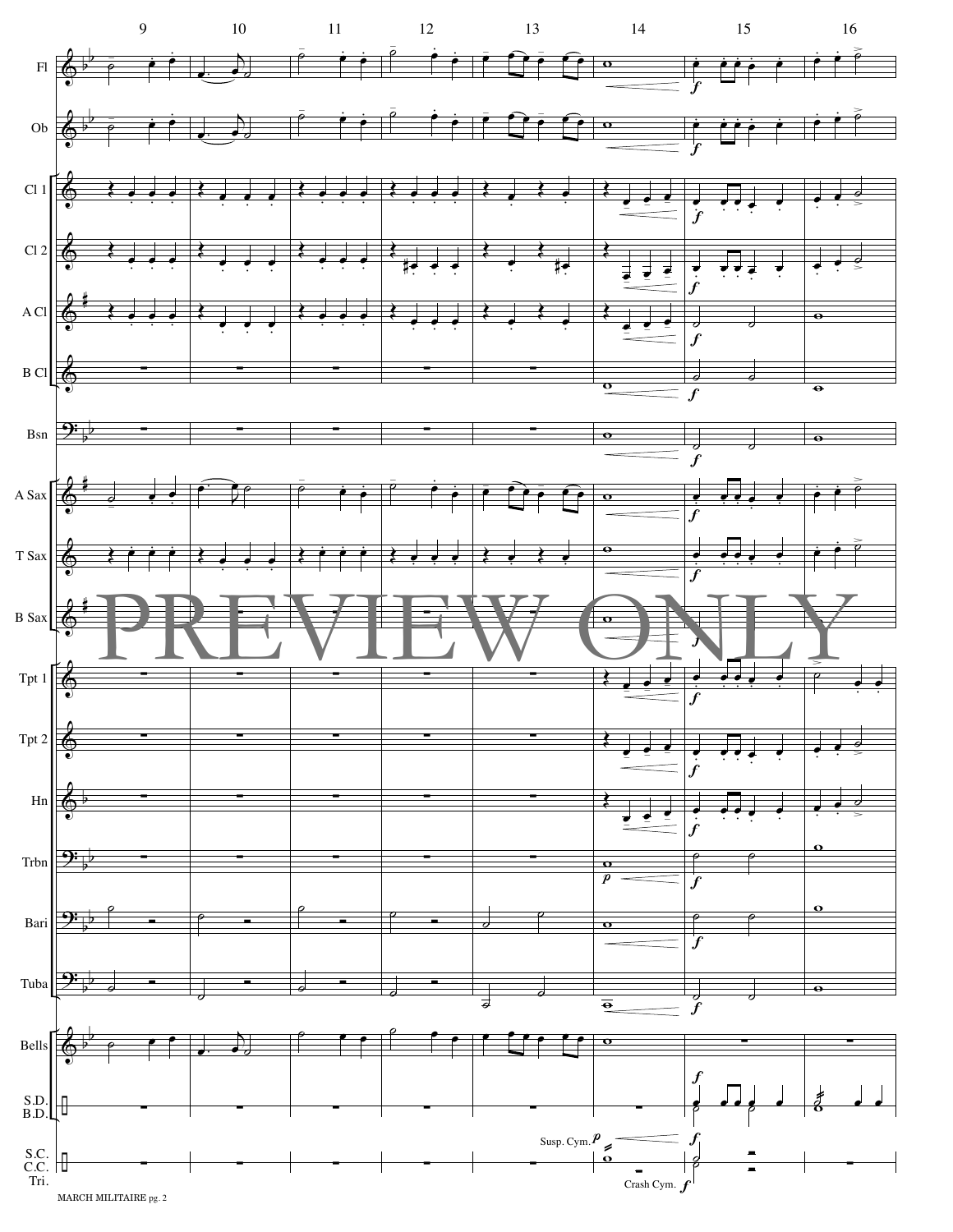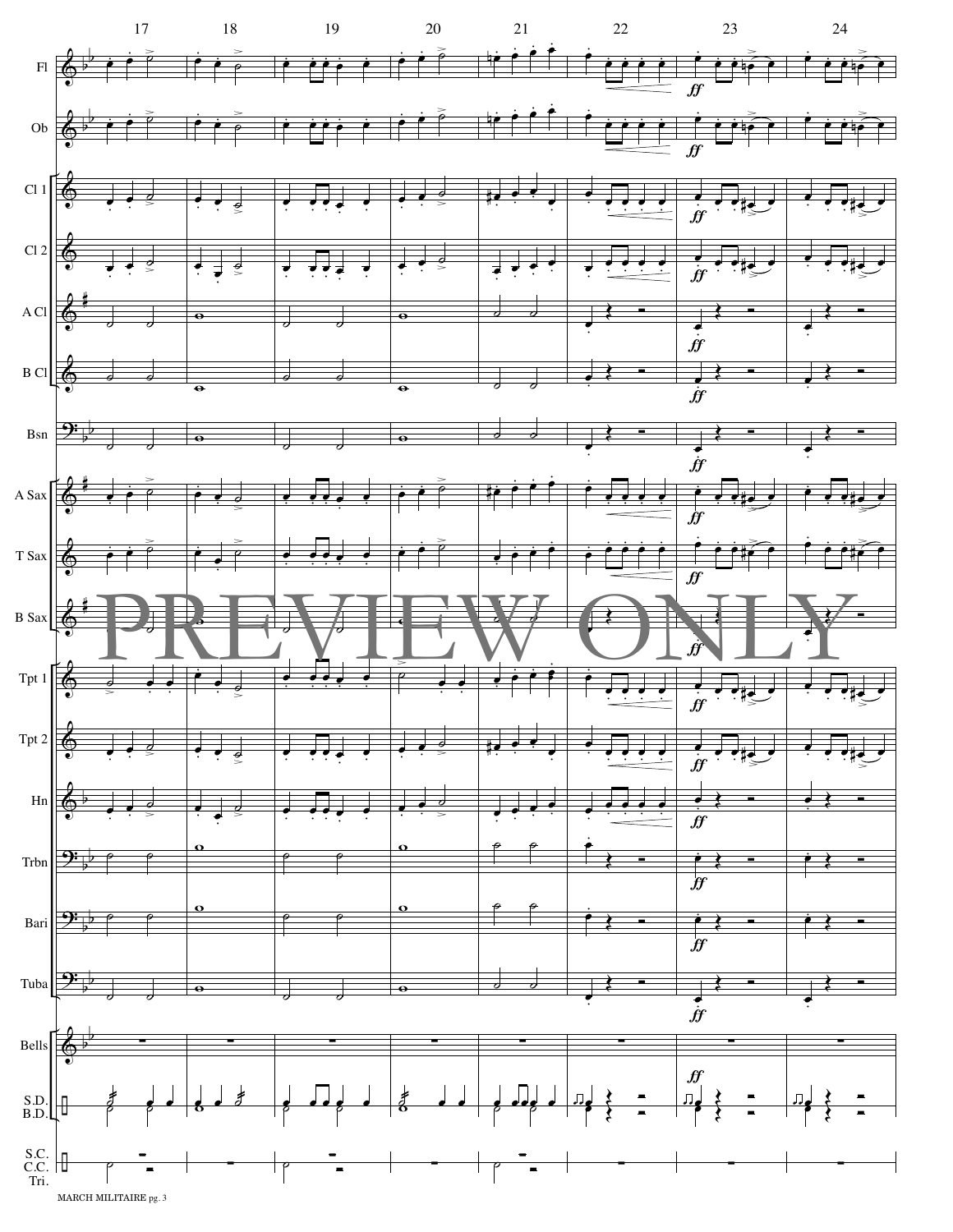

MARCH MILITAIRE pg. 4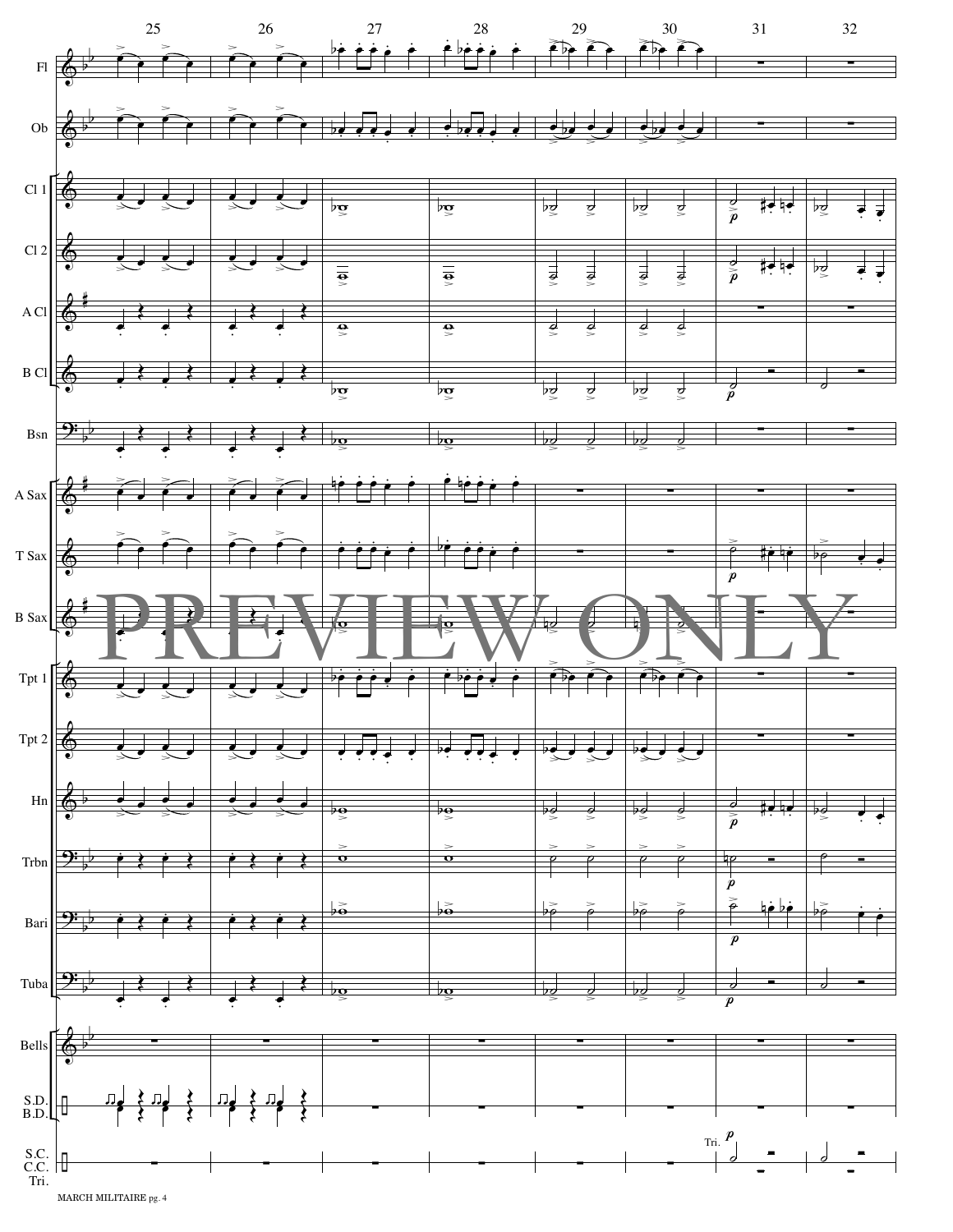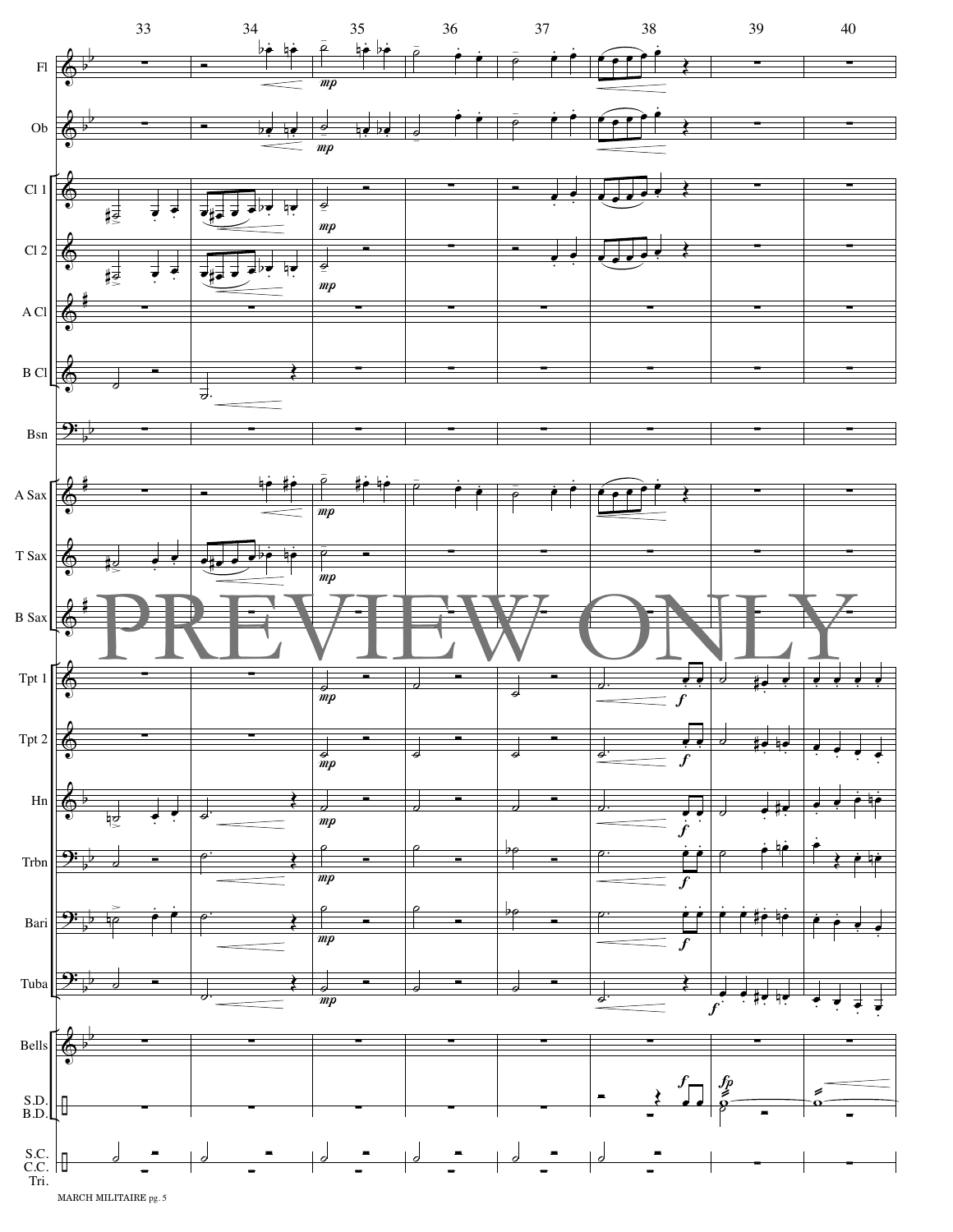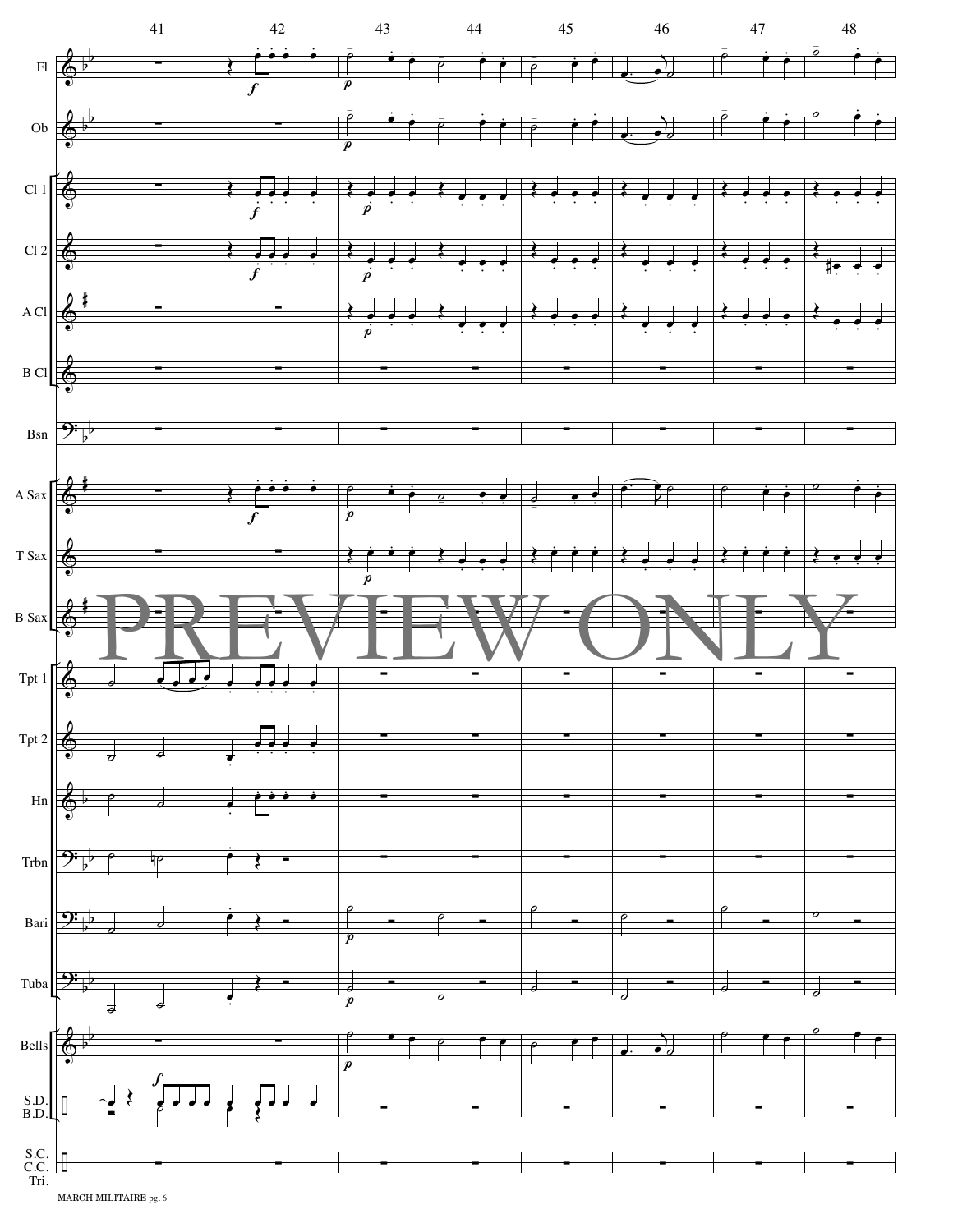